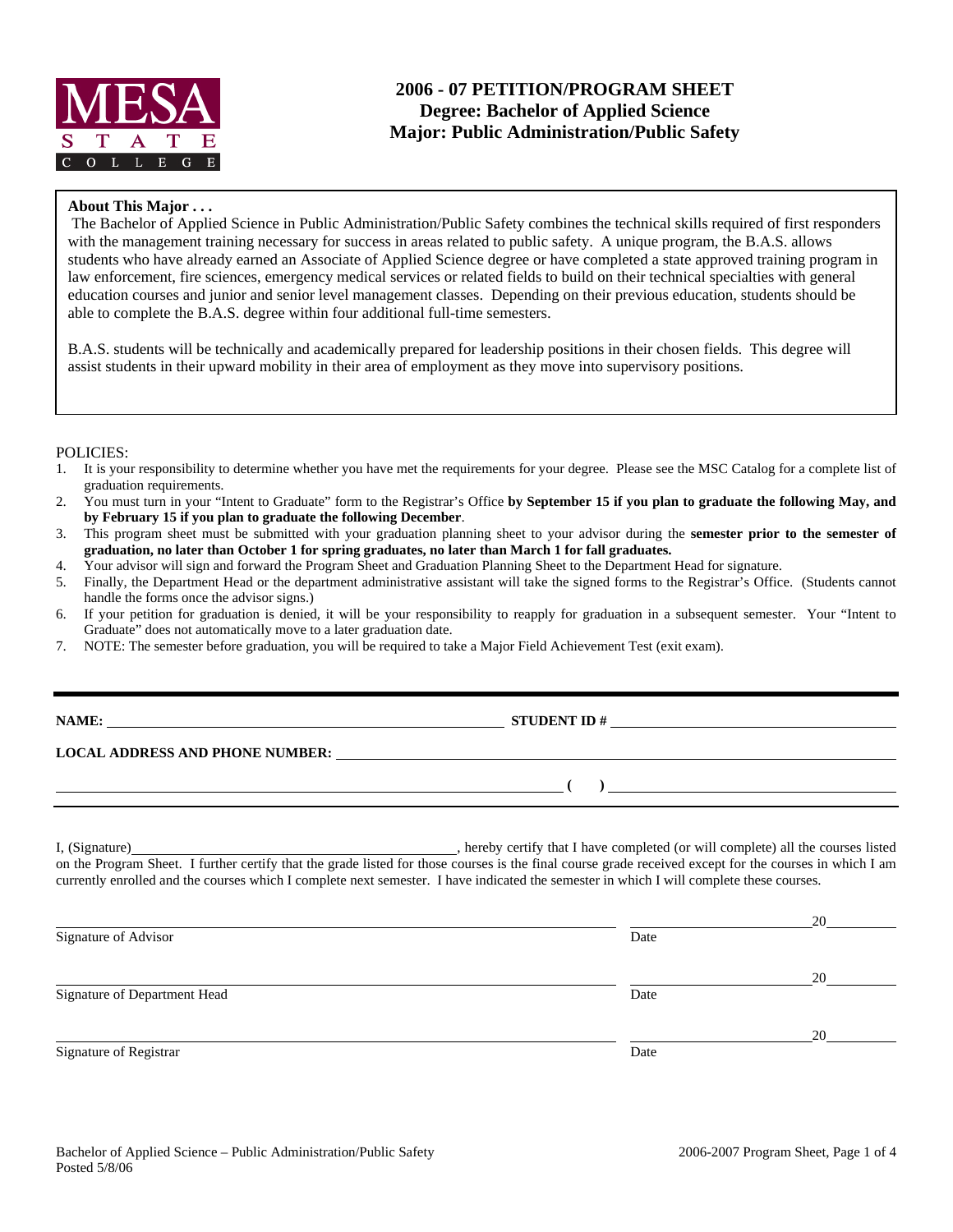- Students with an A.A.S degree in Law Enforcement, Fire Science or Emergency Medical Services or a related field will receive credit for 30 semesters hours in their core training and may use any additional semester hours earned to meet their General Education Requirements (as applicable) or as unrestricted electives.
- Must earn 120 semester hours and meet the academic residency requirements to earn a baccalaureate degree at Mesa State College.
- Must earn a minimum of 24 semester hours in upper division courses (i.e., 300-level and 400-level courses).
- A cumulative grade point average of 2.0 or higher must be maintained for all courses taken and for all courses in the major.
- When filling out this program sheet a course can only be used once, i.e., no double counting is allowed between categories.
- KINA/HPWE courses and pre-collegiate courses (usually numbered below 100) cannot be used for graduation.
- It is required that students work closely with a faculty advisor when selecting courses and scheduling classes prior to registration.

**General Education Requirements** (Minimum of 33 semester hours) See the M.S.C. catalog for the list of courses that meet the general education categories.

| Trns/Subs<br>Credit<br>Grade<br>Term<br>Year<br>No.<br>Course<br>English: ENGL 111 and 112 (6 semester hours, must receive a<br>"C" or higher, must be completed by the time the student has 60<br>semester hours)<br>*ENGL<br>*ENGL<br>*ENGL 129, Honors English, may be substituted for ENGL 111 and ENGL<br>112. Must earn a grade of "C" or better. May need to take additional<br>electives. | Trns/Subs<br>Credit<br>Grade<br>Term<br>Year<br>Course<br>No.<br>Math: MATH 110 or higher<br><b>Natural Sciences:</b> (minimum 6 semester hours, at least one course)<br>must include a lab) |
|---------------------------------------------------------------------------------------------------------------------------------------------------------------------------------------------------------------------------------------------------------------------------------------------------------------------------------------------------------------------------------------------------|----------------------------------------------------------------------------------------------------------------------------------------------------------------------------------------------|
| <b>Humanities:</b> (6 semester hours)                                                                                                                                                                                                                                                                                                                                                             | <b>Applied Studies:</b> (3 semester hours)                                                                                                                                                   |
|                                                                                                                                                                                                                                                                                                                                                                                                   | <b>SPCH</b><br>102                                                                                                                                                                           |
|                                                                                                                                                                                                                                                                                                                                                                                                   |                                                                                                                                                                                              |
| Social and Behavioral Sciences: (6 semester hours)                                                                                                                                                                                                                                                                                                                                                | <b>Fine Arts:</b> (3 semester hours)                                                                                                                                                         |
| Other Requirements (6 semester hours)                                                                                                                                                                                                                                                                                                                                                             |                                                                                                                                                                                              |
| Kinesiology: (3 Semester Hours)                                                                                                                                                                                                                                                                                                                                                                   | <b>Bachelor of Arts Degree Distinction:</b> (6 semester hours)                                                                                                                               |
| Trns/Subs<br>No.<br>Credit<br>Grade<br>Course<br>Term<br>Year                                                                                                                                                                                                                                                                                                                                     | (Two consecutive classes in the same foreign language.)                                                                                                                                      |
| <b>KINE/HPWA</b><br>100<br>$\overline{1}$                                                                                                                                                                                                                                                                                                                                                         | Trns/Subs<br>Course<br>No.<br>Credit<br>Grade<br>Term<br>Year                                                                                                                                |
| <b>KINA/HPWE</b><br>$\mathbf{1}$                                                                                                                                                                                                                                                                                                                                                                  | $\overline{\mathbf{3}}$<br>FLA                                                                                                                                                               |
| <b>KINA/HPWE</b>                                                                                                                                                                                                                                                                                                                                                                                  | <b>FLA</b><br>3                                                                                                                                                                              |
| See the M.S.C. catalog for the list of approved KINA/HPWE/Selected DANC                                                                                                                                                                                                                                                                                                                           | (FLAS 114 & 115 will <b>NOT</b> fulfill this requirement.) (Must receive a grade of "C" or                                                                                                   |
| courses.                                                                                                                                                                                                                                                                                                                                                                                          | above.)                                                                                                                                                                                      |
| B.A.S. Public Administration/Public Safety (33 Semester Hours)                                                                                                                                                                                                                                                                                                                                    |                                                                                                                                                                                              |
| Required Courses (33 semester hours)                                                                                                                                                                                                                                                                                                                                                              |                                                                                                                                                                                              |
| Trns/Subs<br>Credit<br>Grade<br>Course<br>No.<br>Term<br>Year                                                                                                                                                                                                                                                                                                                                     | Trns/Subs<br>Credit<br>Grade<br>Course<br>Term<br>Year<br>No.                                                                                                                                |
| <b>POLS</b><br>3<br>236                                                                                                                                                                                                                                                                                                                                                                           | <b>ENGL</b><br>3<br>219                                                                                                                                                                      |

POLS 342 3 \_\_\_\_ \_\_\_ \_\_\_ \_\_\_ BNGL 394 3 MANG 201 3 SOCO 301 3 MANG 221 3 \_\_\_\_ \_\_\_ \_\_\_ \_\_\_ CISB 210 3 MANG <u>301 3</u> \_\_\_\_\_ \_\_\_\_\_ \_\_\_\_\_ CISB 392 \_\_\_ 3

**Restricted Electives:** 6 hours of Upper Division Electives

MANG 371 3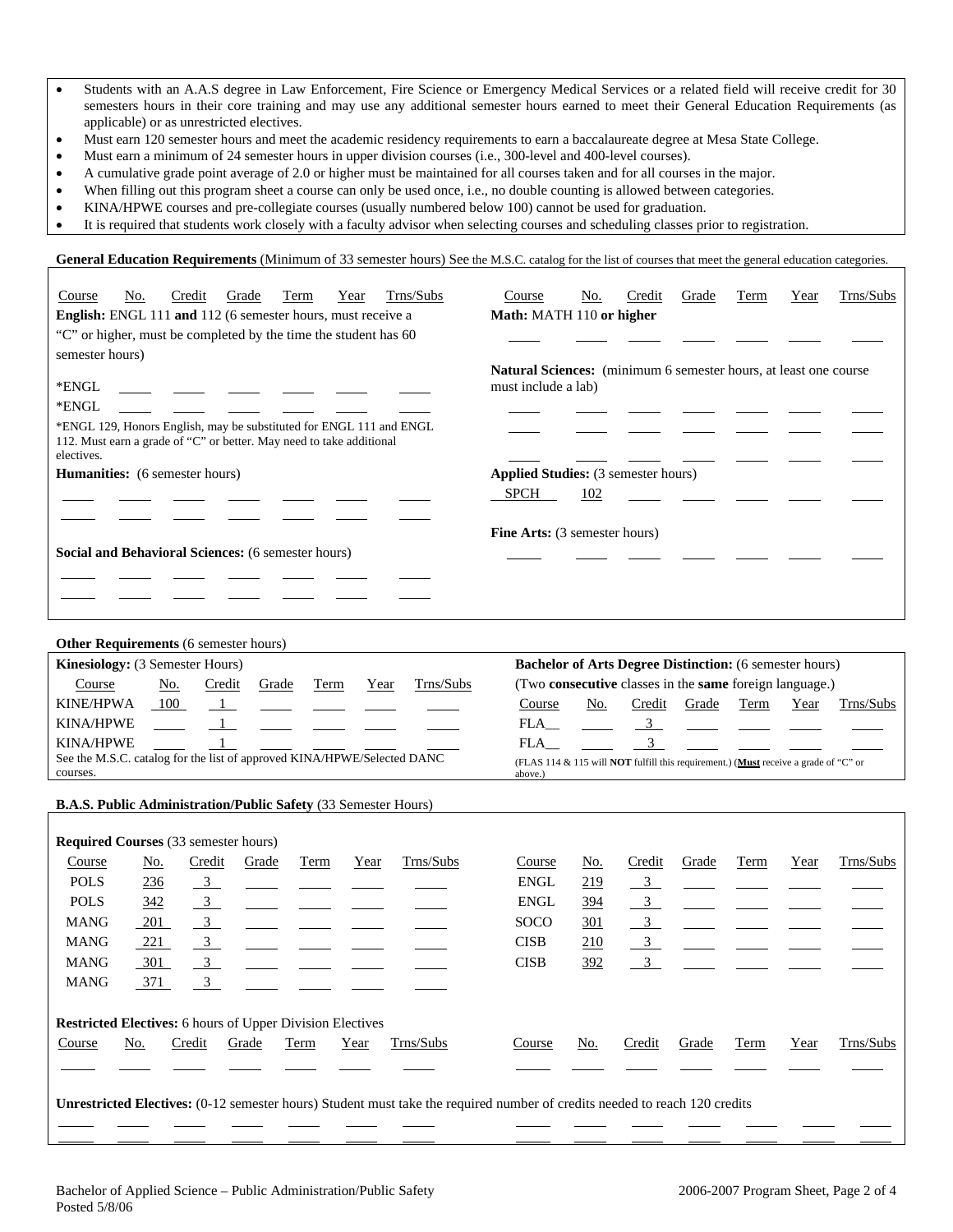| Bachelor of Applied Science Core (30 Semester Hours) 30 Semester Hours taken as part of a state approved Associate of Applied Science degree or<br>an equivalent training program. |                             |        |       |      |      |           |        |            |        |       |      |      |           |
|------------------------------------------------------------------------------------------------------------------------------------------------------------------------------------|-----------------------------|--------|-------|------|------|-----------|--------|------------|--------|-------|------|------|-----------|
| Course                                                                                                                                                                             | $\underline{\mathrm{No}}$ . | Credit | Grade | Term | Year | Trns/Subs | Course | <u>No.</u> | Credit | Grade | Term | Year | Trns/Subs |
|                                                                                                                                                                                    |                             |        |       |      |      |           |        |            |        |       |      |      |           |
|                                                                                                                                                                                    |                             |        |       |      |      |           |        |            |        |       |      |      |           |
|                                                                                                                                                                                    |                             |        |       |      |      |           |        |            |        |       |      |      |           |
|                                                                                                                                                                                    |                             |        |       |      |      |           |        |            |        |       |      |      |           |
|                                                                                                                                                                                    |                             |        |       |      |      |           |        |            |        |       |      |      |           |
|                                                                                                                                                                                    |                             |        |       |      |      |           |        |            |        |       |      |      |           |
|                                                                                                                                                                                    |                             |        |       |      |      |           |        |            |        |       |      |      |           |
|                                                                                                                                                                                    |                             |        |       |      |      |           |        |            |        |       |      |      |           |
|                                                                                                                                                                                    |                             |        |       |      |      |           |        |            |        |       |      |      |           |
|                                                                                                                                                                                    |                             |        |       |      |      |           |        |            |        |       |      |      |           |
|                                                                                                                                                                                    |                             |        |       |      |      |           |        |            |        |       |      |      |           |
|                                                                                                                                                                                    |                             |        |       |      |      |           |        |            |        |       |      |      |           |
|                                                                                                                                                                                    |                             |        |       |      |      |           |        |            |        |       |      |      |           |
|                                                                                                                                                                                    |                             |        |       |      |      |           |        |            |        |       |      |      |           |
|                                                                                                                                                                                    |                             |        |       |      |      |           |        |            |        |       |      |      |           |

Institution Date Received Date Received

## **GRADUATION INFORMATION**

See the "Undergraduate Graduation Requirements" in the Mesa State College catalog for additional graduation information.

**GENERAL EDUCATION REQUIREMENTS** (Minimum of 33 Semester Hours) See current Mesa State College catalog for list of courses that fulfill the requirements below. If one (or more) of the selections below is required in your major, you must use it to fulfill the major requirement and **make a different selection to meet the general education requirement. The courses may not be used to fulfill both requirements.**

**English – 6** Semester Hours (Must be **completed** before student has 60 semester hours. Must receive grade of "C" or above.) ENGL 111 **and** ENGL 112 **or** ENGL 129 *(by permission)*

**Humanities – 6** semester hours

**Social and Behavioral Sciences – 6** semester hours

**Math – 3** semester hours MATH 110 or higher

**Natural Sciences – 6** semester hours (At least one course must include a lab.)

**Applied Studies – 3** semester hours SPCH 102 Required

**Fine Arts – 3** semester hours